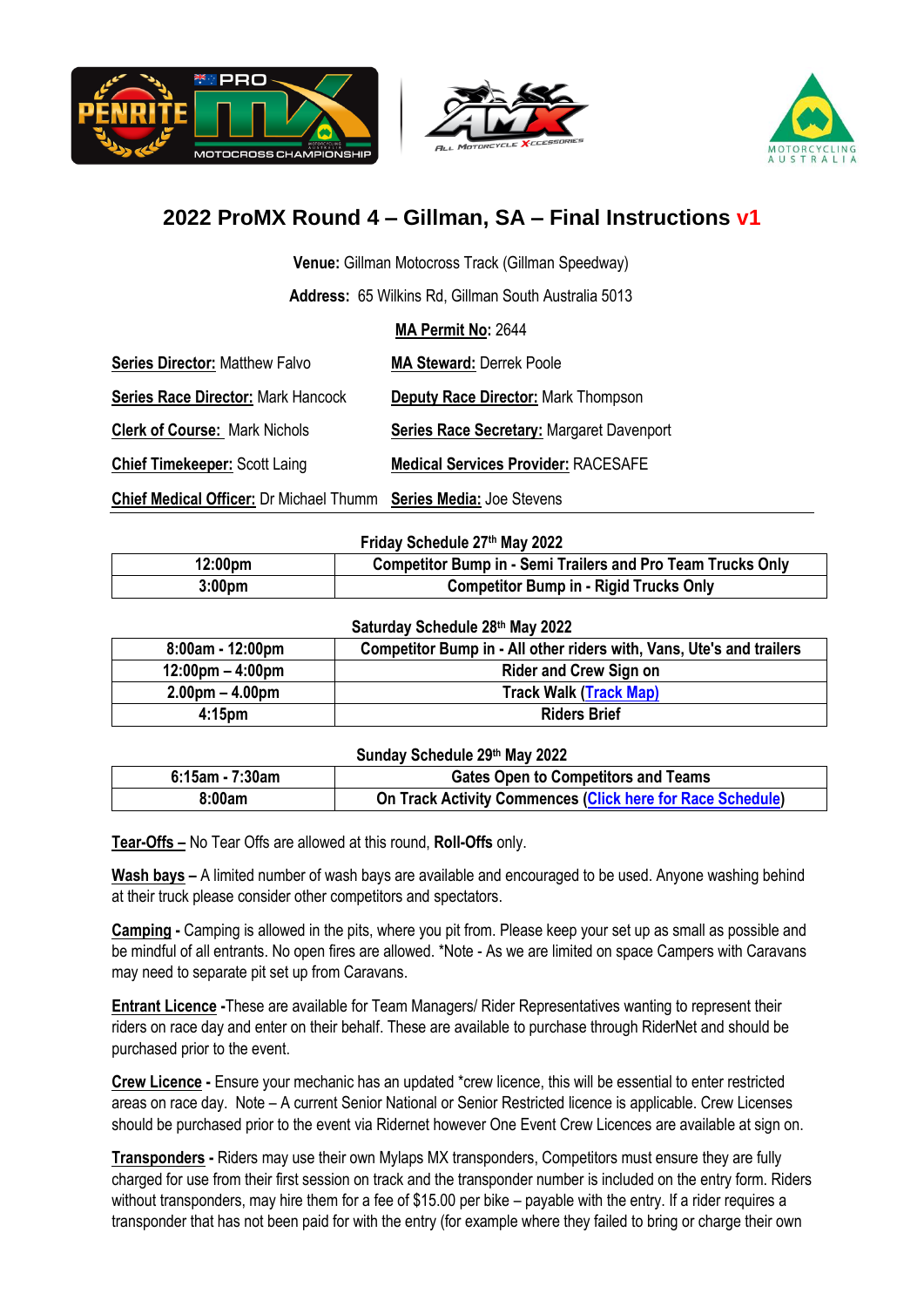





# **2022 ProMX Round 4 – Gillman, SA – Final Instructions v1**

transponder), a fee of \$20.00 payable via EFTPOS on the day will be required. Riders will be required to have their own transponder mounting bracket which can be mounted permanently on their bike. These can be purchased at the event at a cost of \$10.00 – EFTPOS only.

**Fire Extinguishers** - All competitors should have a 1 or 2 kg working fire extinguisher within easy access in their pit area.

**Wristbands -** Wristbands to access the restricted areas will be issued on Saturday at sign on for the rider and their mechanic (must have a valid crew licence).

# **Team and Rider Parking:**

Please ensure you follow the times set as per page 1. **Semi-Trailers and Pro Team Trucks Only** (as approved by ProMX) will be allowed in via the All-Truck entry point [\(refer to venue map\)](https://auspromx.com.au/wp-content/uploads/2022/05/ProMX-Round-4-Gillman-Venue-Map-v.2.pdf) from Friday 12pm and **Rigid Trucks Only** commencing at 3pm. Trucks will be allocated a spot, **do not** park up until advised by a ProMX Staff or you may be forced to re-park.

STRICTLY No other competitors/vehicles will be allowed in until Saturday at 8am. You will be instructed where to park in the privateer allocated parking area [\(refer to venue map\)](https://auspromx.com.au/wp-content/uploads/2022/05/ProMX-Round-4-Gillman-Venue-Map-v.2.pdf). Please do not take up more room than required and be mindful of other competitors and take directions from our staff or you will be forced to move.

**Sunday competitor Parking:** This will be in the Spectator Car Park. Only cars with a motorcycle should be in the pit set up, as we are limited on pit space.

## **Competitor and Team Passes**

You will require your Hard Card or \*Electronic Ticket (Bar Code) for access to the track on **Sunday.** (\*It is recommended to screen shot the bar code and save on your phone to prevent potential delays due to any internet connection issues.)

## **Series Hard Card:**

Riders will have received these at Round 1 or 2 and will be able to use these for the entirety of the 2022 championship as their ticket. Any newly ordered cards will be available for pick up at Race Admin during sign on.

# **FAQs** – **<https://auspromx.com.au/wp-content/uploads/2022/01/HARD-CARD-FAQ-PROMX.pdf>**

**Round by Round** – If you are not a series competitor, passes will be sent to you on the Thursday leading up to event. You will be allocated the amount of passes as per your class. The mobile (email if no mobile) from your Ridernet account will receive the passes. Please ensure this is current.

## **MX1 & MX2 = 4 passes = 1 rider plus 3 support crew All other Classes = 3 passes = 1 rider plus 2 support crew**

Additional passes – These can be purchased at a special "family and friends" discount rate via Ticketebo prior to the event. **[HERE](https://www.ticketebo.com.au/motorcyclingaustralia/competitor-friends-family-discount-tickets-penrite-promx-championship-round-4-2022.html)**

**Communication -** Competitor communication and notification will be via Team App and email, all riders and team managers must have team app and subscribe to the relevant classes. For further details please visit the "Competitors'' link on the website for further details.